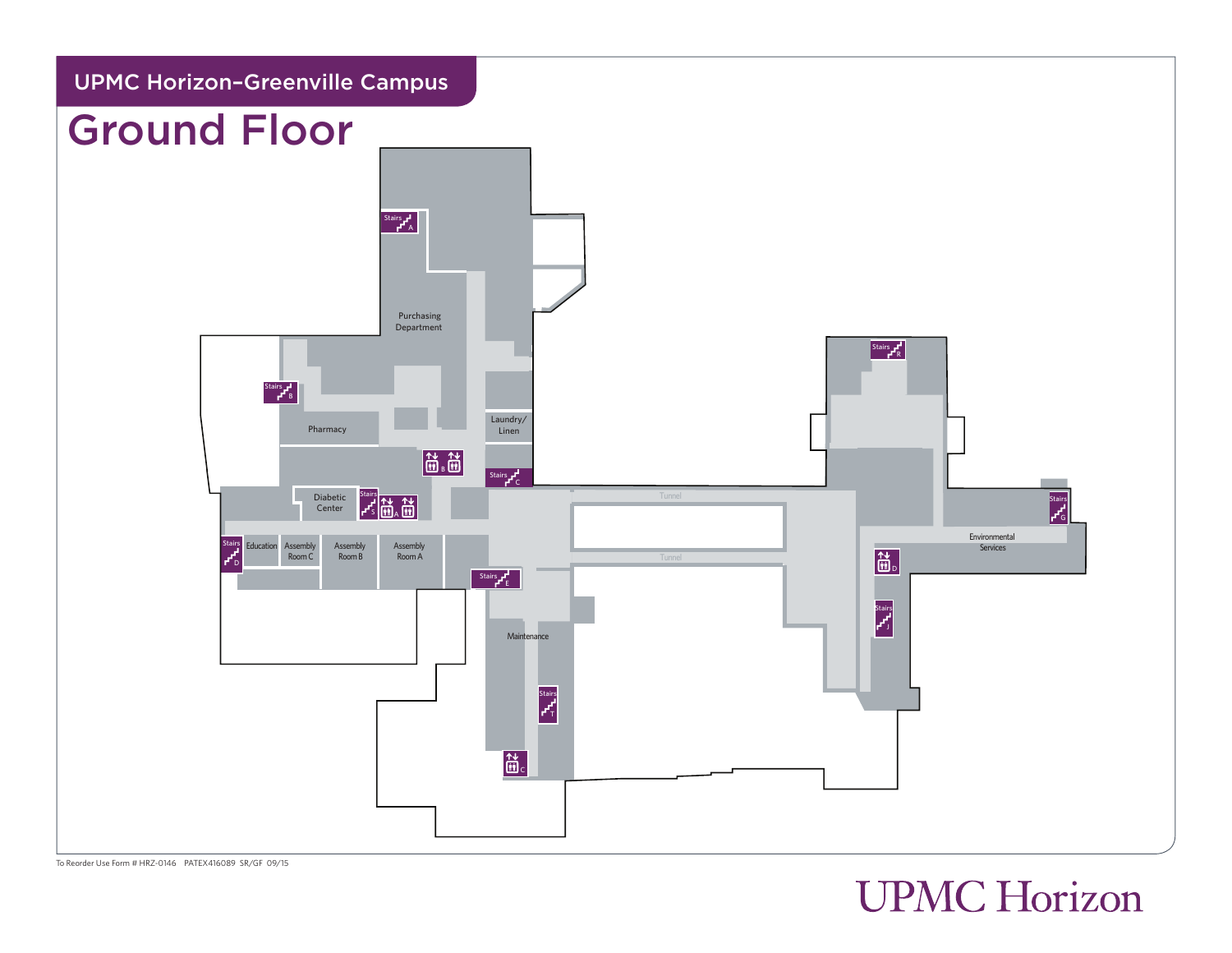

#### To Reorder Use Form # HRZ-0147 PATEX416090 SR/GF 09/15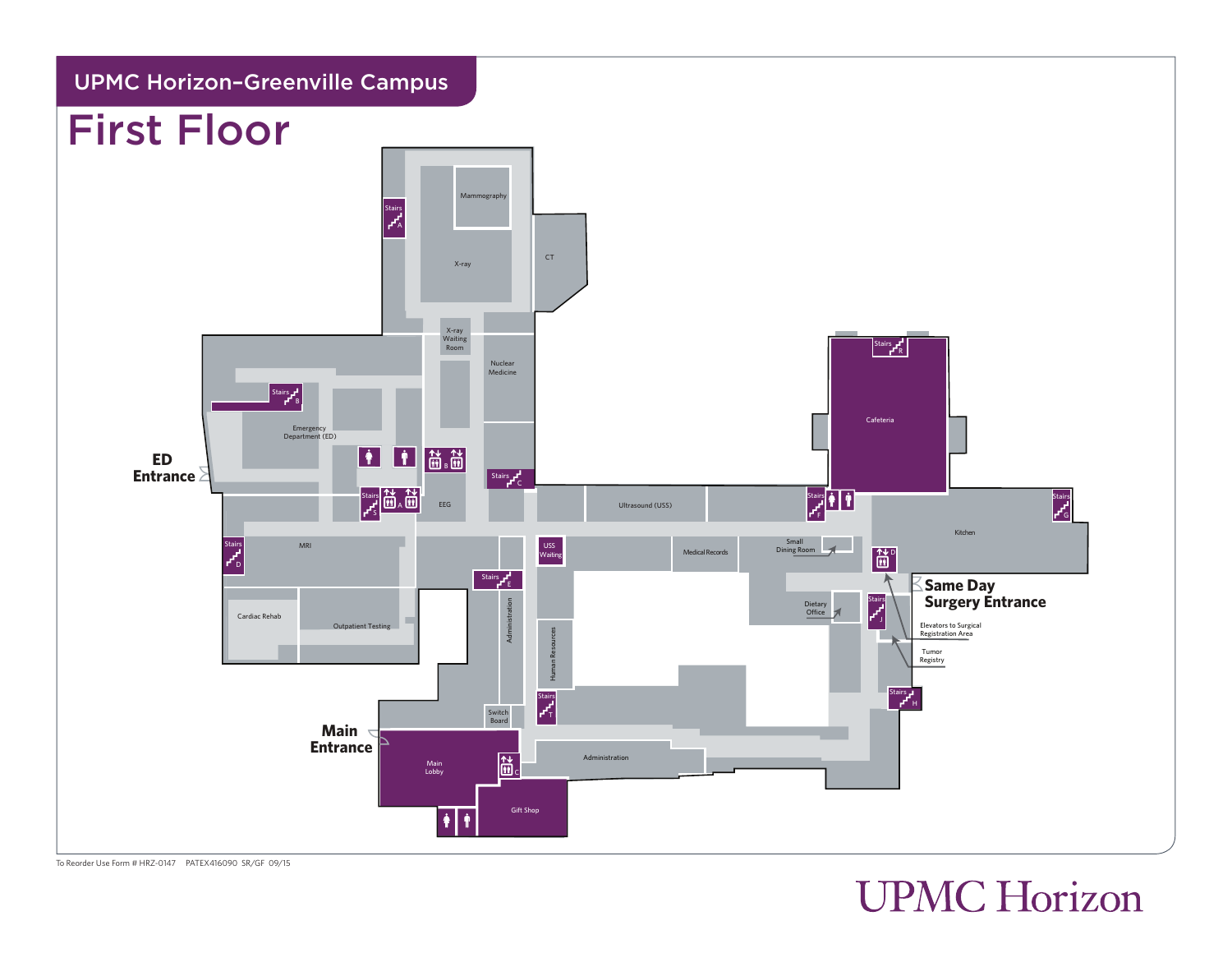

To Reorder Use Form # HRZ-0148 PATEX416091 SR/GF 09/15